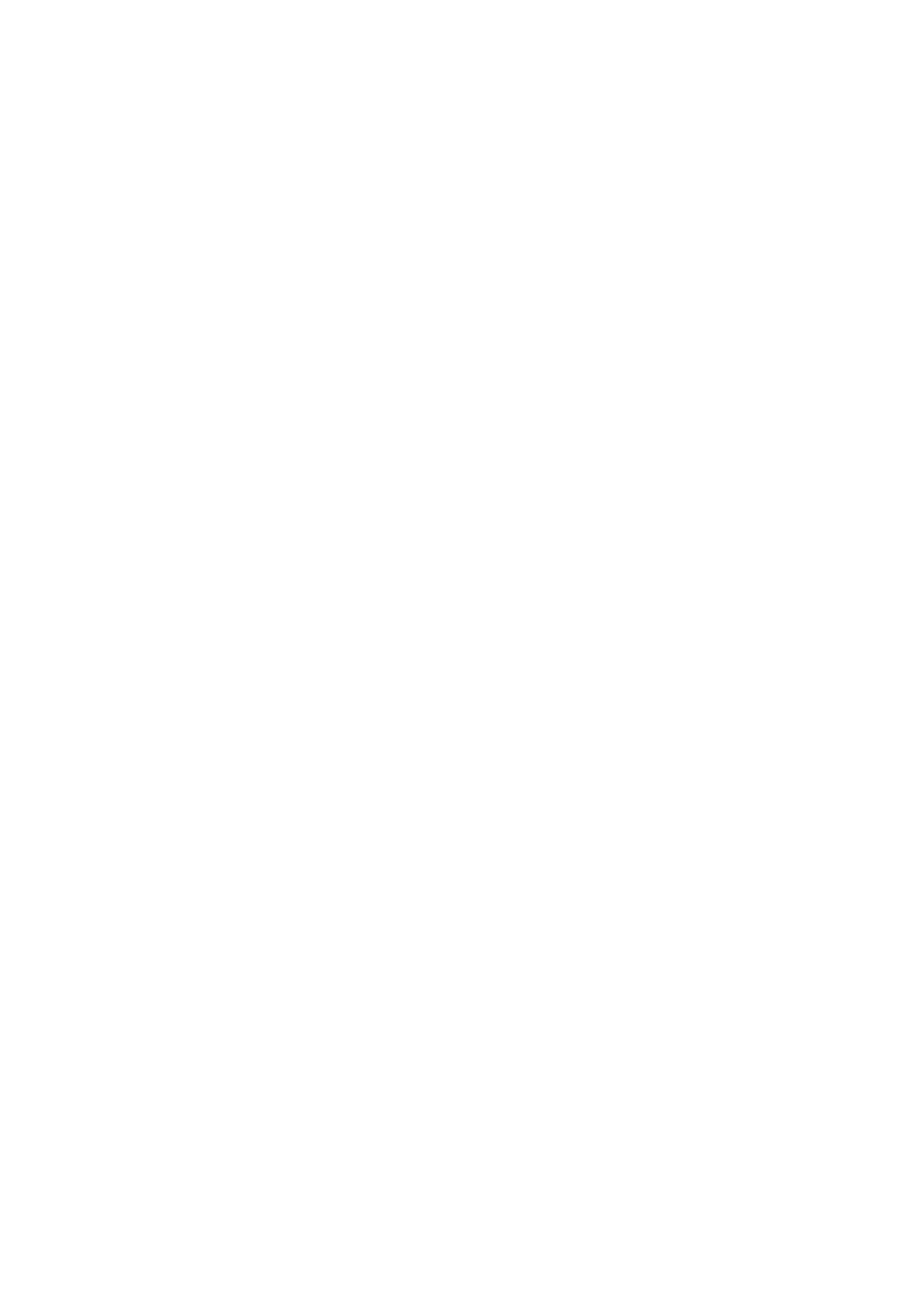| <b>Date</b>        | <b>Minute</b>                                                                                            | <b>Action</b>                                                                                                                                                                                                                                                                                                                                                  | Responsible                         | Comment                             |
|--------------------|----------------------------------------------------------------------------------------------------------|----------------------------------------------------------------------------------------------------------------------------------------------------------------------------------------------------------------------------------------------------------------------------------------------------------------------------------------------------------------|-------------------------------------|-------------------------------------|
| 4 April<br>2017    | 17/38 Review of evidence supporting<br>SFC's performance report (FC/17/22)                               | The Committee agreed that a paper be brought to<br>the May Committee meeting that:<br>Summed up progress with implementation of<br>the changes discussed by the Finance<br>Committee.<br>Takes account of the Enterprise and Skills<br>Review, reflecting Scottish Government<br>priorities and providing updated relevant<br>objectives and measures for SFC. | Richard<br>Hancock                  | $C/f$ :<br>October<br>2018          |
| 23 January<br>2018 | 18/08 University Indicative Outcome<br><b>Agreement Funding Allocations for</b><br>AY 2018-19 (FC/18/03) | $] \times 1$ paragraph                                                                                                                                                                                                                                                                                                                                         | $\sqrt{2} \times 1$<br>paragraph    | $\vert \times 1 \vert$<br>paragraph |
| 23 January<br>2018 | 18/08 University Indicative Outcome<br><b>Agreement Funding Allocations for</b><br>AY 2018-19 (FC/18/03) | $] \times 1$ paragraph                                                                                                                                                                                                                                                                                                                                         | $\vert \times 1 \vert$<br>paragraph | $\vert \times 1 \vert$<br>paragraph |
| 23 January<br>2018 | 18/09 College Indicative Outcome<br><b>Agreement Funding Allocations for AY</b><br>2018-19 (FC/18/04)    | $\left] \times 1 \right.$ paragraph                                                                                                                                                                                                                                                                                                                            | $1 \times 1$<br>paragraph           | $1 \times 1$<br>paragraph           |
| 23 January<br>2018 | 18/13 Outcome of Rurality Funding<br>consultation (FC/18/08)                                             | $] \times 1$ paragraph                                                                                                                                                                                                                                                                                                                                         | $\sqrt{2} \times 1$<br>paragraph    | $1 \times 1$<br>paragraph           |